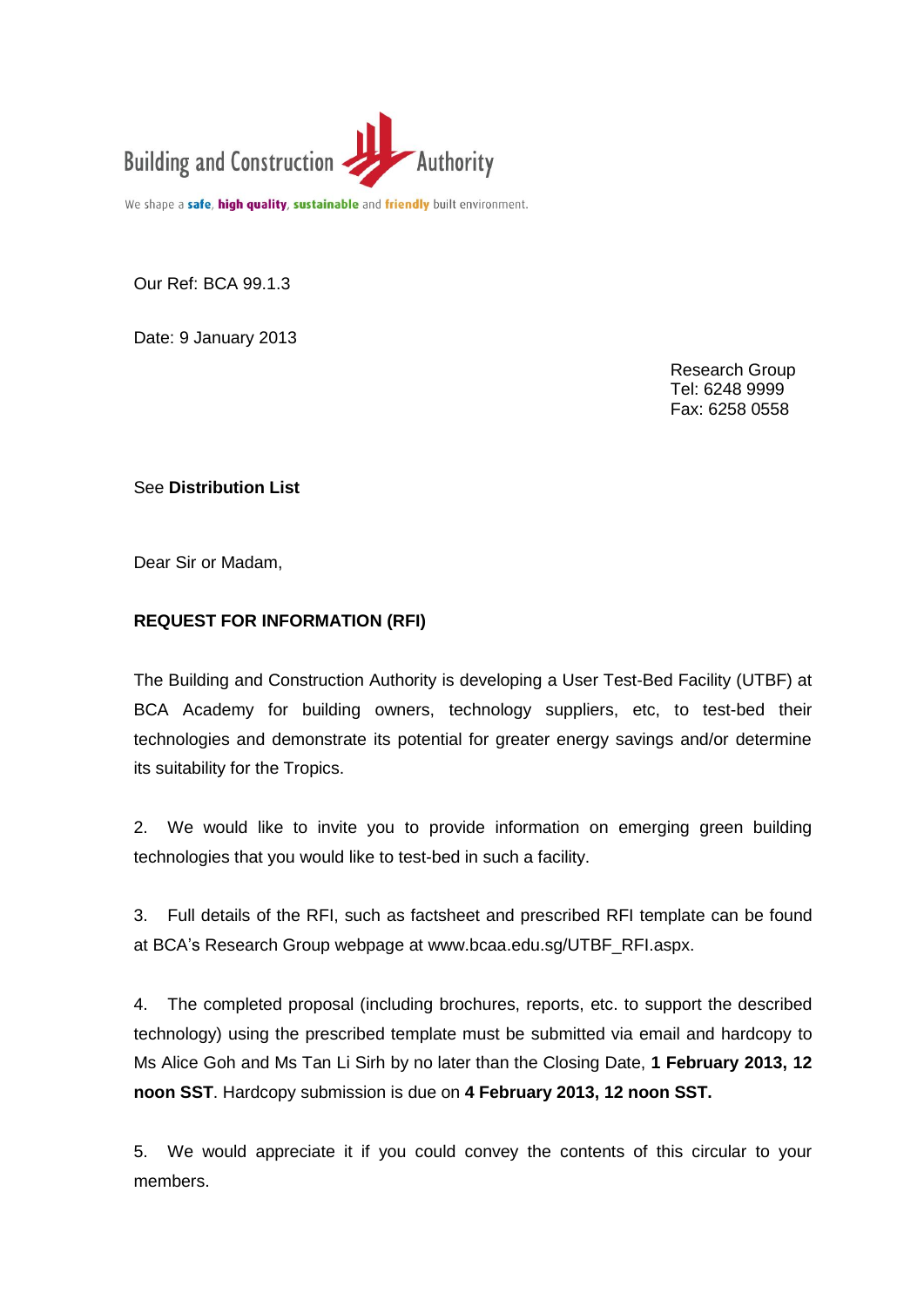6. For more information and hardcopy submission, please contact the following officers.

## **Ms. Alice GOH**

Centre for Sustainable Buildings and Construction Building and Construction Authority 200 Braddell Road BCA Academy Zero Energy Building, Level 3 Singapore 579700 **Telephone: 6730 4450 Email:** alice\_goh@bca.gov.sg

**Ms. TAN Li Sirh** Centre for Sustainable Buildings and Construction Building and Construction Authority 200 Braddell Road BCA Academy Zero Energy Building, Level 3 Singapore 579700 **Telephone: 6730 4457 Email:** tan\_li\_sirh@bca.gov.sg

mgs.

ANG KIAN SENG GROUP DIRECTOR RESEARCH GROUP BUILDING AND CONSTRUCTION AUTHORITY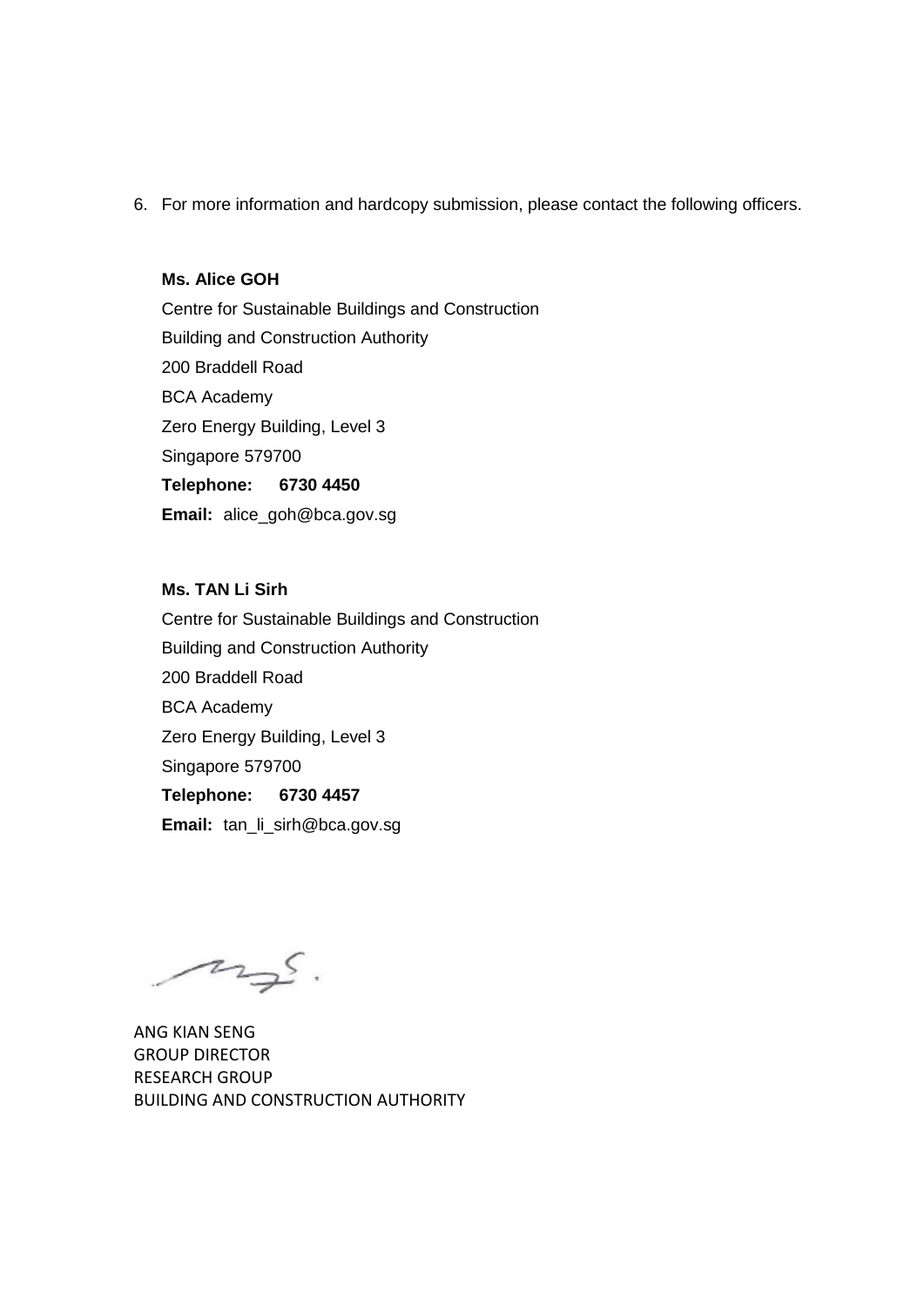## **DISTRIBUTION (via e-mail):**

President Singapore Green Building Council (SGBC) 11 Bishan Street 21 #04-04A Singapore 573943 Email: [enquiry@sgbc.sg](mailto:enquiry@sgbc.sg)

Executive Director Sustainable Energy Association of Singapore (SEAS) 1 Cleantech Loop #02-16 Cleantech One Singapore 637141 Email: [info@seas.org.sg](mailto:info@seas.org.sg)

President Singapore Institute of Architects (SIA) 79 Neil Road Singapore 088904 Email: [info@sia.org.sg](mailto:info@sia.org.sg)

President Institution of Engineers, Singapore (IES) 70 Bukit Tinggi Road Singapore 289758 Email: [iesa@iesnet.org.sg](mailto:iesa@iesnet.org.sg)

President Association of Consulting Engineers, Singapore (ACES) 70 Palmer Road #04-06 Palmer House Singapore 079427 Email: [secretariat@aces.org.sg](mailto:secretariat@aces.org.sg)

President Singapore Contractors Association Limited (SCAL) Construction House 1 Bukit Merah Lane 2 Singapore 159760 Email: [enquiry@scal.com.sg](mailto:enquiry@scal.com.sg)

President Real Estate Developers' Association of Singapore (REDAS) 190 Clemenceau Avenue #07-01 Singapore Shopping Centre Singapore 239924 Email: [enquiry@redas.com](mailto:enquiry@redas.com)

President Society of Project Managers (SPM) Macpherson Road P.O.Box 1083 Singapore 913412 Email: [sprojm@yahoo.com](mailto:sprojm@yahoo.com)